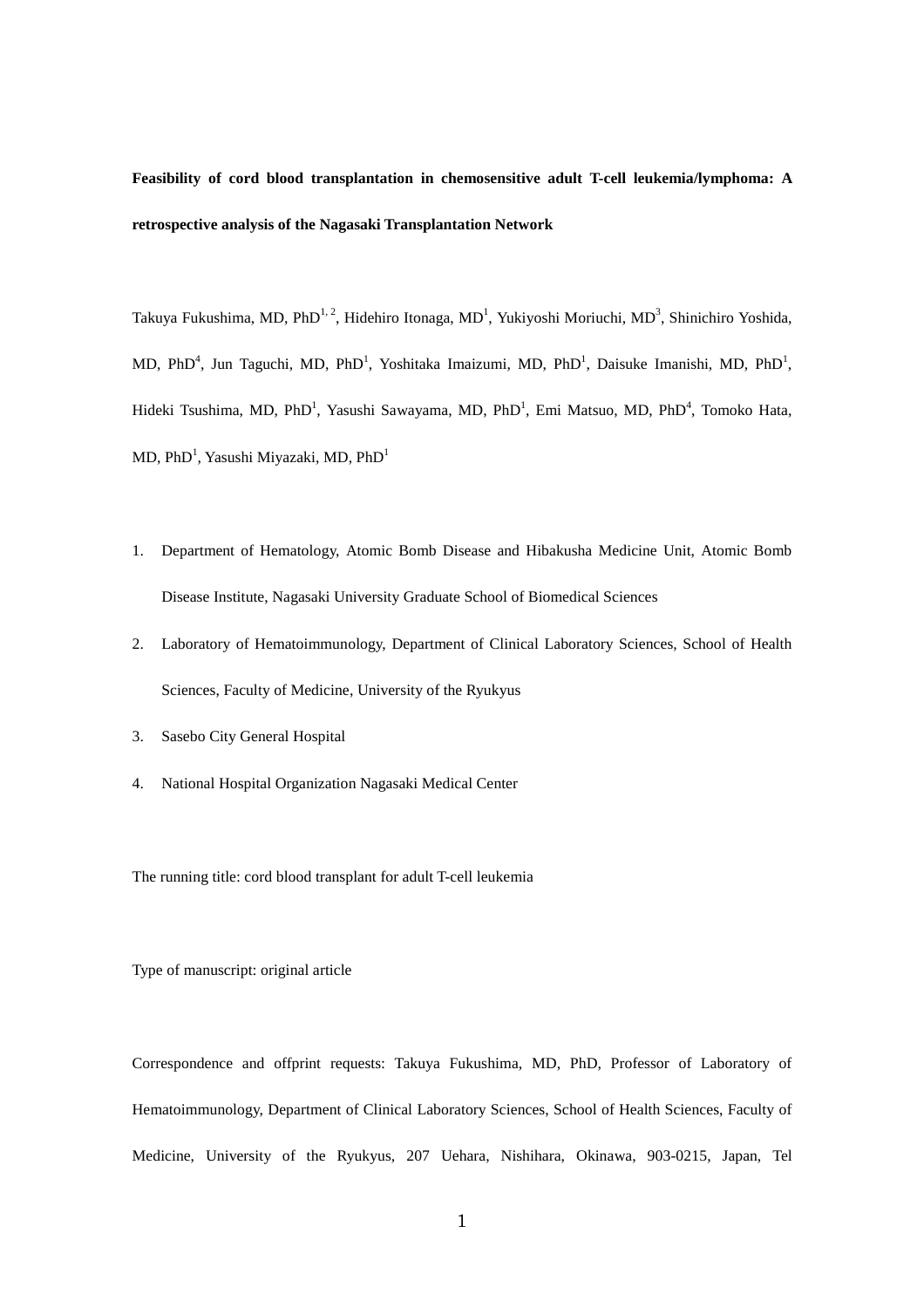+81-98-895-1276, Fax +81-98-895-1433, e-mail[: fukutaku@med.u-ryukyu.ac.jp](mailto:fukutaku@med.u-ryukyu.ac.jp)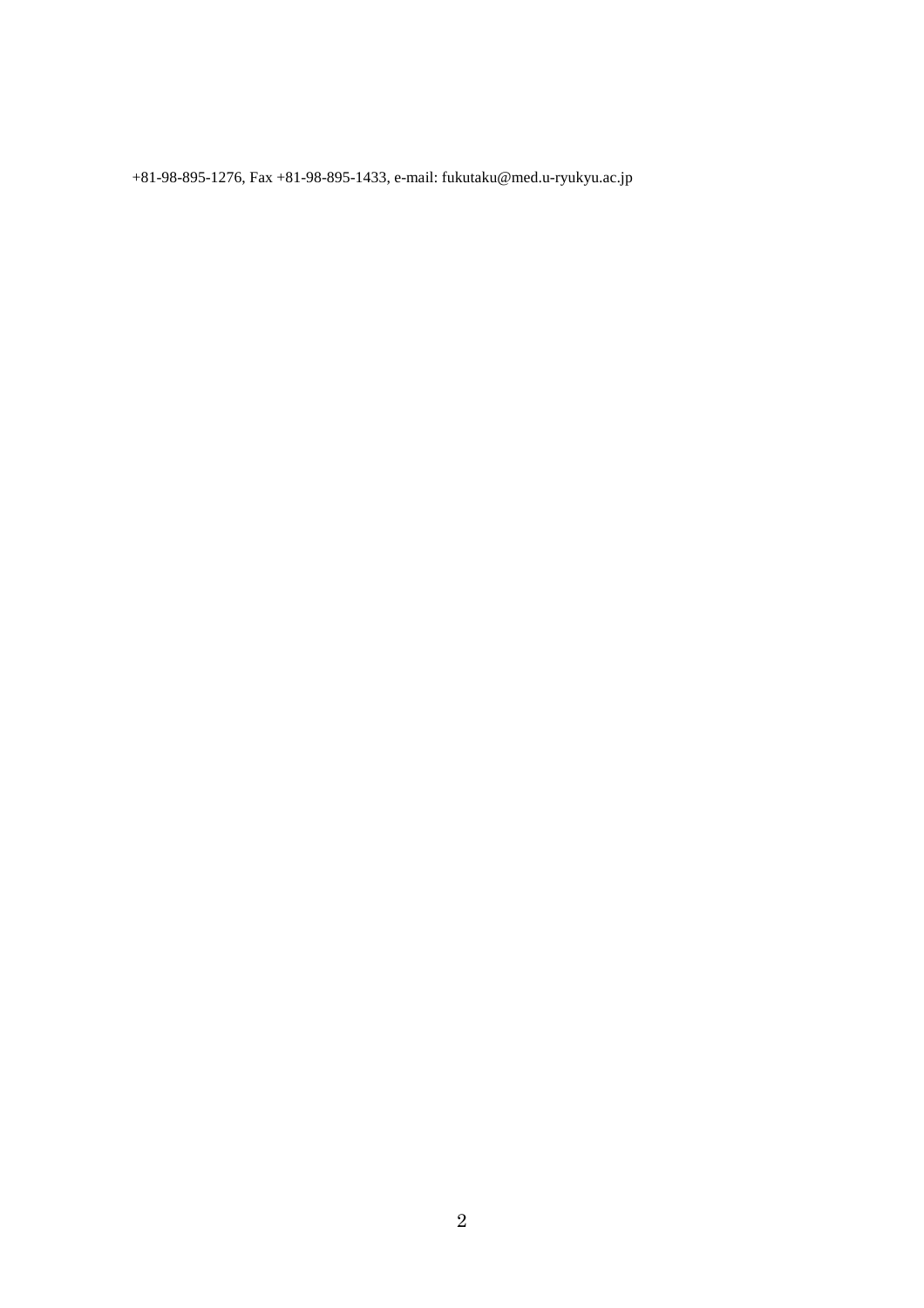## **Abstract**

It has been reported that cord blood transplantation (CBT) for patients with aggressive adult T-cell leukemia/lymphoma (ATL) results in poorer outcomes than transplantation using other stem cell sources. To identify a subset of ATL in which CBT is feasible, we retrospectively analyzed 27 patients treated with CBT at three institutions in Nagasaki Prefecture, Japan. The estimated overall survival (OS) rate at three years was 27.4%. Of 16 patients that received CBT during remission (complete, CR, or partial, PR), the OS rate at three years was 50%, while during refractory periods (non-CR or non-PR), the OS rate was 9.1%. Reduced intensity conditioning (RIC) was given to 18 patients, and myeloablative conditioning (MAC) was used in nine, with 3-year OS of 50.0% and 0%, respectively. Of the 19 deaths, nine were due to progressive disease, eight (five MAC and three RIC) to infection, and two to multiple organ failure. These results suggest that CBT provides similar results with those in other transplantation procedures for selected ATL patients, such as those in CR or PR. Further studies are needed to evaluate the use of CBT in aggressive ATL.

Keywords: cord blood transplantation, adult T-cell leukemia/lymphoma, chemosensitivity,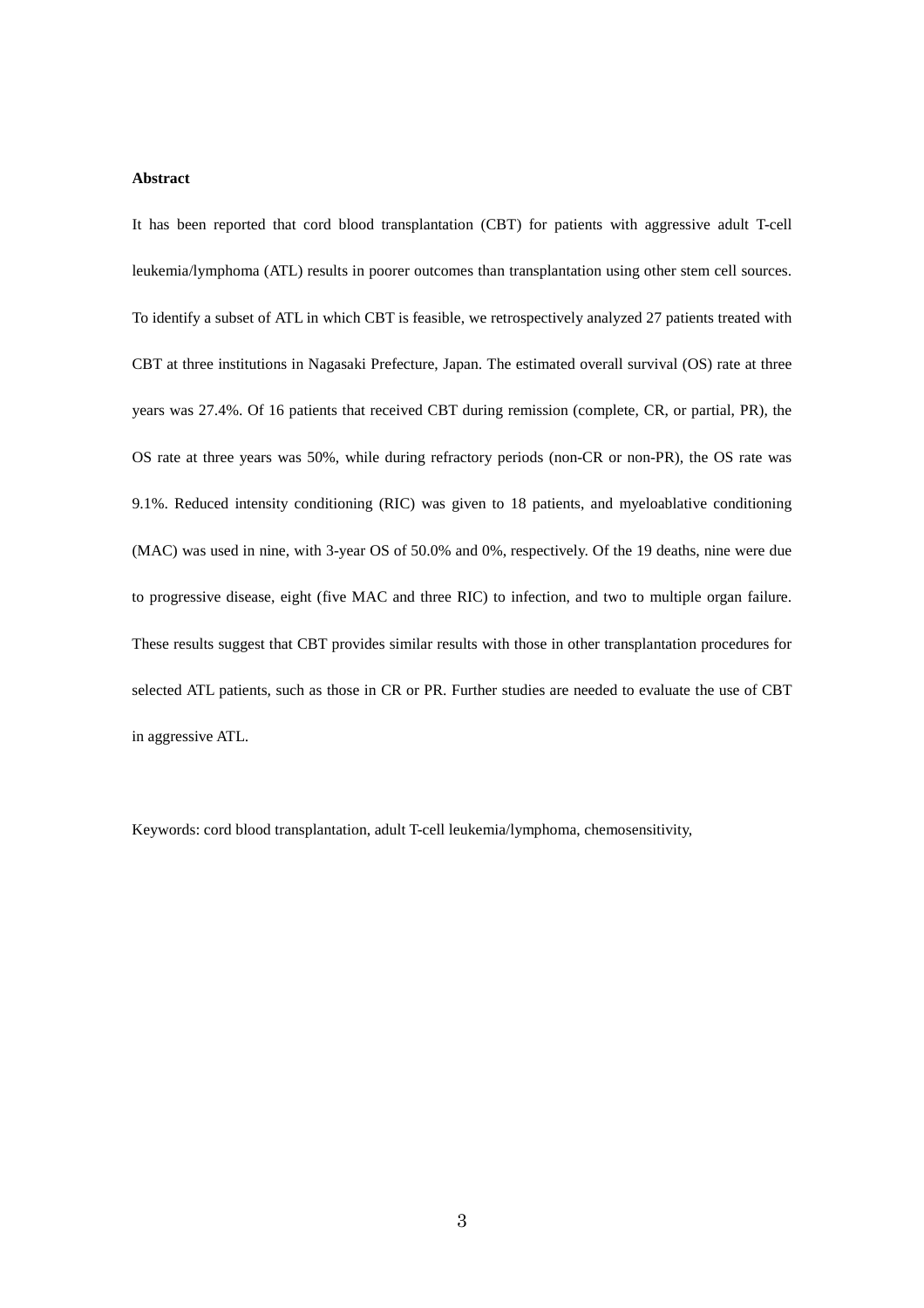## **Introduction**

Allogeneic hematopoietic stem cell transplantation (allo-HSCT) has been applied as a curative option to patients with aggressive ATL [1, 2]. Several reports have demonstrated that allo-HSCT from related and unrelated peripheral blood (PB) or bone marrow (BM) is effective for ATL with a 3-year overall survival (OS) between 30 to 40%, despite high transplant-related mortality (TRM) rate [3-8]. It was also shown that allo-HSCT could provide long-term survival for some patients with aggressive ATL probably associated with graft-versus-lymphoma (GVL) effects [9].

A recent nationwide retrospective study of allo-HSCT in 386 patients with ATL based on the registry data of the Japan Society for Hematopoietic Cell Transplantation, the Japan Marrow Donor Program (JMDP) and the Japan Cord Blood Bank Network demonstrated that the 3-year OS of cord blood transplantation (CBT) is inferior to that of HLA-matched related and unrelated transplantation (17% vs 41% and 39%, respectively), and CBT was one of the four recipient factors associated with lower survival rate [8]. The same group also reported the effect of graft-versus-host disease (GVHD) and the intensity of conditioning regimen (reduced intensity conditioning, RIC, myeloablative conditioning, MAC) in allo-HSCT for ATL. They showed that grade I/II acute GVHD was associated with improved survival after allo-HSCT (including CBT) for ATL. The beneficial effect of mild acute GVHD was selected by multivariate analysis, suggesting that it would work in the setting of CBT as well [9]. Interestingly, the intensity of conditioning before transplantation did not have a significant impact on the overall survival for ATL patients that received allo-HSCT using BM or PB as stem cell sources [10], although HSCT with RIC was significantly associated with ATL-related mortality.

Based on these reports, we thought that there might be a subset of ATL patients for which CBT could provide survival benefit, probably through graft-versus-ATL (GvATL) effect. To evaluate this possibility,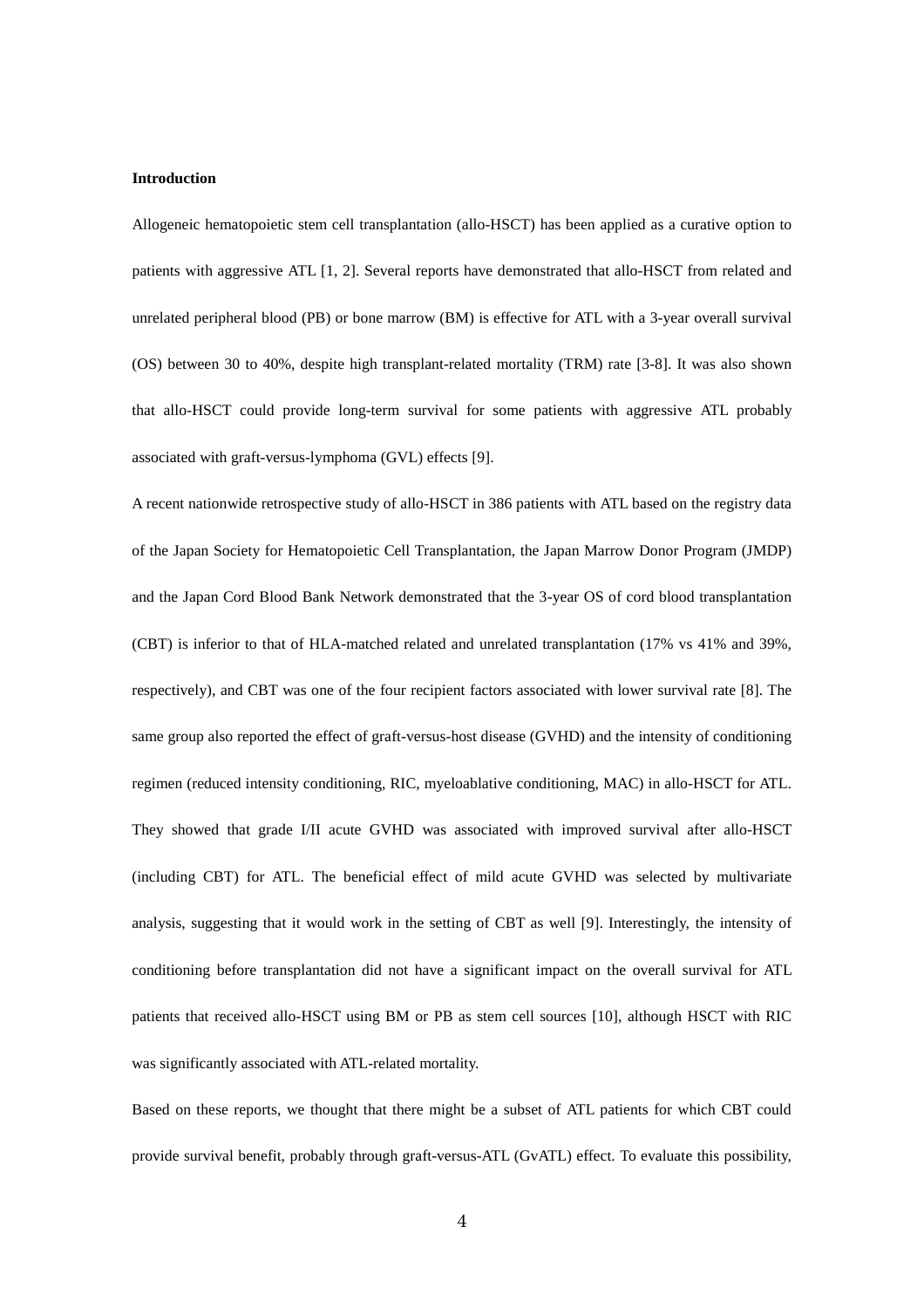we analyzed retrospectively our experiences of CBT for 27 ATL patients in the Nagasaki Transplantation Network. We could demonstrate that there were several long-term survivors after CBT, and that CBT might be an option for selected ATL patients such as those within clinical remission.

## **Patients and method**

## *Study design and data collection*

Between October 2004 and July 2010, 27 patients with aggressive ATL underwent CBT using both myeloablative and reduced-intensity conditioning at three institutions in Nagasaki prefecture. Data were collected and updated in September 2011. Three patients were included in a previous report of a nationwide retrospective study of the allo-HSCT for ATL by Hishizawa et al. [8], and the data of two of these patients were updated. Before the transplantation procedure, all patients received conventional chemotherapy including anthracyclines. The median duration from diagnosis to transplantation was 114 days (range: 56–481 days).

## *Transplantation*

Of the 9 patients who received MAC, 3 received cyclophosphamide (CY; 60 mg/kg i.v. daily for 2 days) and busulfan (BU; 4 mg/kg p.o. or 3.2 mg/kg i.v. daily for 4 days), and 6 received CY and total body irradiation (TBI; total 12 Gy, 6 fractions) with or without cytarabine (2  $g/m^2$  i.v. for 4 days). All 18 patients except one in RIC group received fludarabine (FLU) and melphalan (MEL) with or without TBI regimen. 13 received FLU (25 mg/m<sup>2</sup> i.v. daily for 5 days), MEL (80 mg/m<sup>2</sup> i.v. for one day), and TBI (4 Gy), 4 received FLU and MEL, and 1 received FLU, BU (3.2 mg/kg i.v. daily for 2 days) and TBI (2 Gy). Prophylaxis against GVHD was as follows: tacrolimus (Tac), n=12; Tac and methotrexate (MTX), n=7;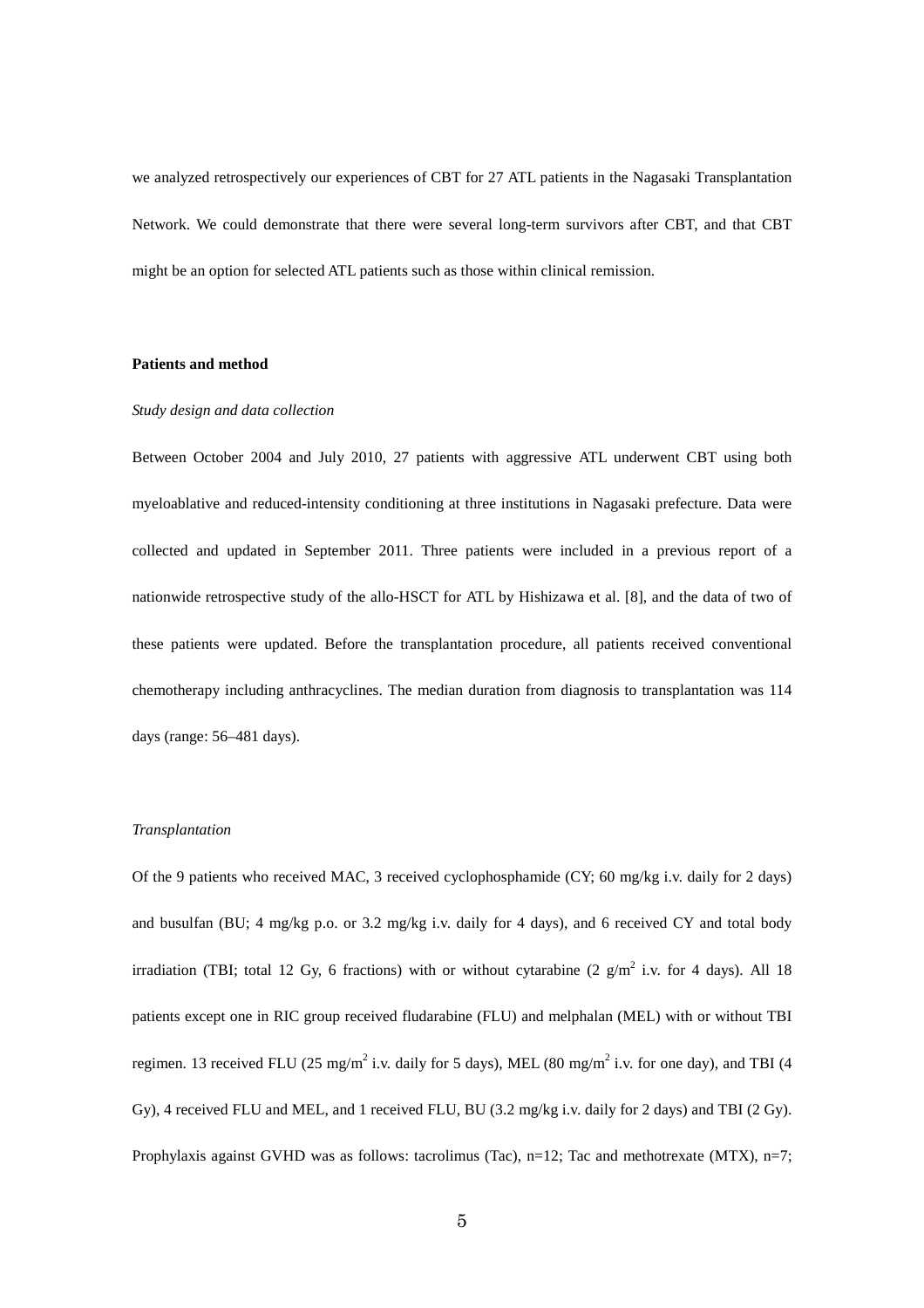cyclosporine A (CyA) and MTX, n=7; and CyA only, n=1 (Table 1).

## *Statistical analysis and definition*

OS was measured from day 0 of transplantation until death from any cause or the last known follow-up. TRM was defined as all causes of non-relapse death after transplantation. Response was judged using Japan Clinical Oncology Group criteria for ATL as described [11, 12]. Survival curves were estimated using the Kaplan-Meier method.

## **Results**

#### *Patient characteristics*

Clinical characteristics of the patients are summarized in Tables 1 and 2. All patients had aggressive ATL (17 acute and 10 lymphoma). Median age was 52 (range: 41–63) years. Sixteen patients showed a clinical response to prior chemotherapy (5 complete remission, 10 first partial remission (PR), and 1 second PR). These patients were categorized as being "chemosensitive", while others were as "refractory" to chemotherapy. Number of chemosensitive patients was 4 and 12, and that of refractory patients was 5 and 6 in the MAC group and RIC group, respectively.

# *Engraftment*

All patients received a cord blood cell infusion of over 2 x  $10^7$ /kg (median 2.75; range: 2.00–4.28 x  $10^7$ /kg). All cord-blood grafts, except one, were HLA-mismatched; 4 with one antigen mismatch, and 22 with two antigens. Two patients did not achieve engraftment because of early relapse, and three patients were not evaluable because of early treatment-related mortality before engraftment. A total of 22 patients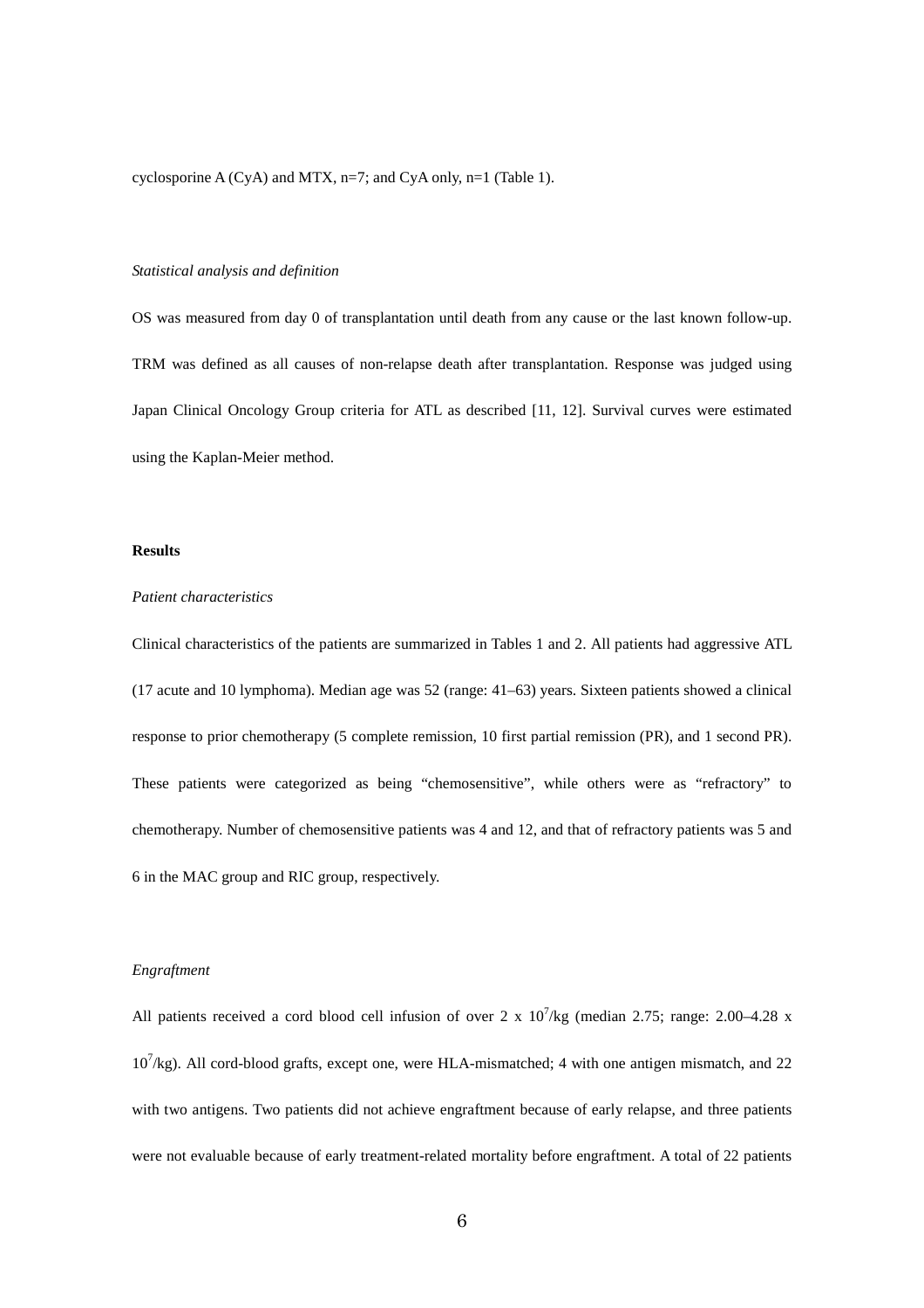achieved neutrophil regeneration, and the median number of days was 20 (range: 13–98 days).

## *Overall outcome*

The median survival time of all cases after transplantation was 192 days (range: 6–2530 days), and the median observation time of the 8 surviving patients was 1079.5 days (range: 666–2530 days) at the time of analysis (September 2011). The estimated OS rate at 3 years in all cases was 27.4% after transplantation (Figure 1). The OS rate at 3 years in the chemosensitive group (CR and PR, 16 patients) and refractory group (primary induction failure and relapse, 11 patients) was 50.0% and 9.1%, respectively, while that in the RIC group and MAC group was 50.0% and 0%, respectively (Figures 2 and 3).

## *Cause of death*

After transplantation, 19 patients died; 9 due to progressive disease (PD) and 10 due to TRM. Of the 10 TRM deaths, 8 were due to infection (5 bacterial, 2 adenovirus, and 1 cytomegalovirus pneumonia), and 2 were due to multi-organ failure (MOF). All 9 patients who received MAC died; 6 due to TRM (5 infections and 1 MOF) and 3 due to progressive disease (PD). Of the 4 patients with chemosensitivity in the MAC group, 2 died due to PD and 2 to infection. Of the 18 patients who received RIC, 10 patients died. There were 6 deaths (5 PD and 1 MOF) among the 13 patients who received FLU, MEL, and TBI, 3 deaths (2 infections and 1 PD) among the 4 patients who received FLU and MEL, and 1 death (infection) of a patient who received FLU, BU, and TBI. Within 6 months after transplantation, there were 6 deaths (4 infections, 1 MOF and 1 PD) in patients who received MAC and 7 deaths (3 infections, 1 MOF and 3 PD) in patients who received RIC.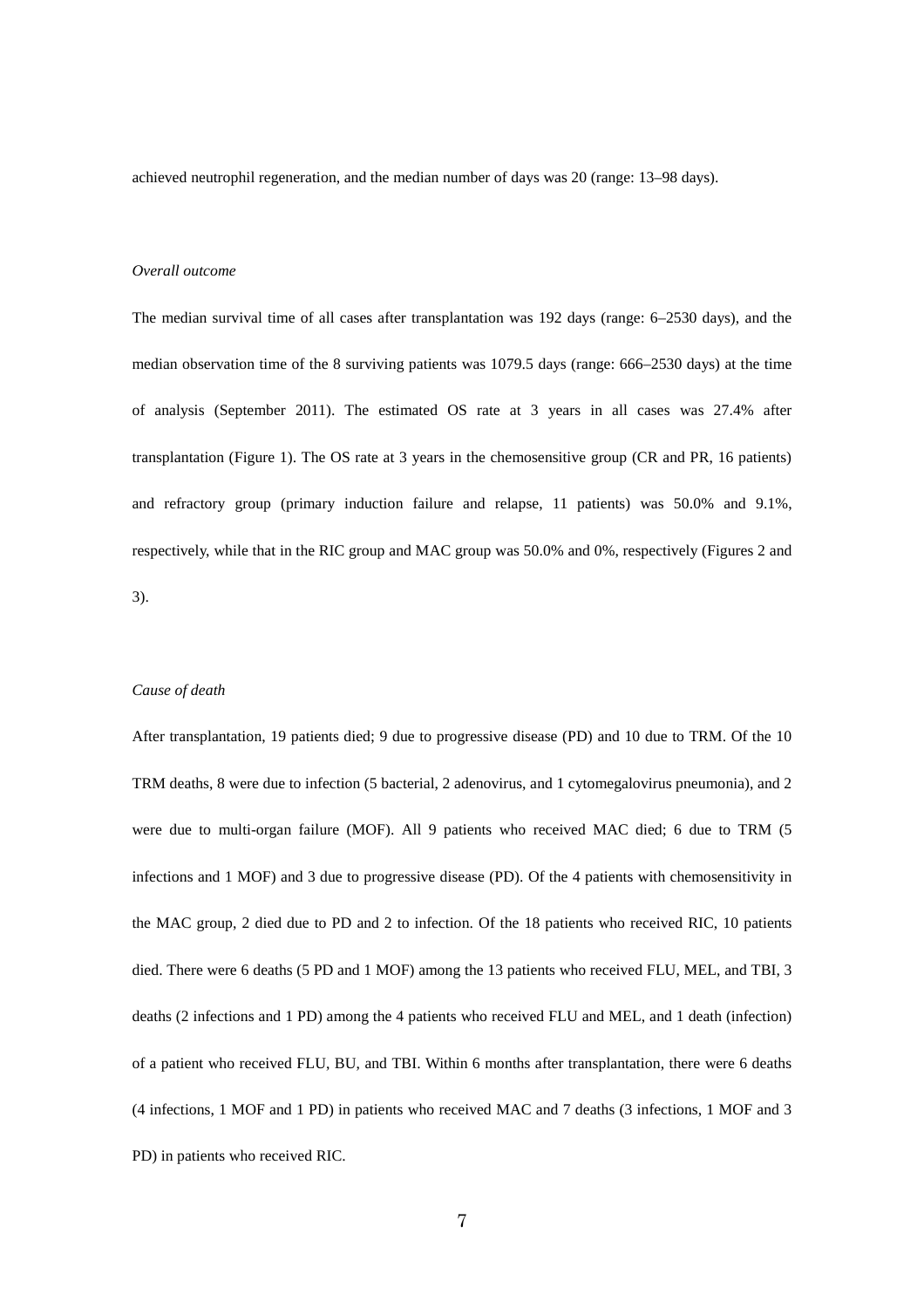#### *Graft-versus-host disease*

A total of 8 patients developed acute GVHD at a median of 28 days (range: 14–46 days); 3 with grade I, 4 with grade II, and 1 with grade IV. All four patients with grade II acute GVHD improved spontaneously. Only the grade IV patient received immunosuppressive treatment and improved. No GVHD was implicated in any deaths. Chronic GVHD was observed in 3 patients and was developed from acute GVHD; extensive type in 2 patients and limited type in 1. Among the 3 patients with chronic GVHD, 2 survived without relapse for 2.3 and 1.8 years. The other patient survived after relapse for 0.7 years and finally died due to PD.

## *Long-term survivors*

Eleven patients survived more than one year (Table 2). After transplantation, the median follow-up period was 2.3 years, and the longest follow-up period was 6.9 years. Eight and 3 patients were in chemosensitive and refractory group, respectively. Ten patients received RIC (9 with FLU, MEL, and TBI 4 Gy, and 1 with FLU and MEL), and only 1 patient received MAC. A total of 8 patients survived for a median of 3.0 (1.8-6.9) years. Of these 8 patients 7 were in chemosensitive group and all received RIC. Three of 4 patients who survived more than 3 years were also in chemosentisitive group. One patient who relapsed after 45 months transplantation achieved another CR by local radiation therapy and was alive 5 years after transplantation.

#### **Discussion**

Previous studies reported that there was no difference in the outcome after allo-HSCT using CB compared that using HLA-matched [13] or HLA-mismatched [14] unrelated transplantation for adults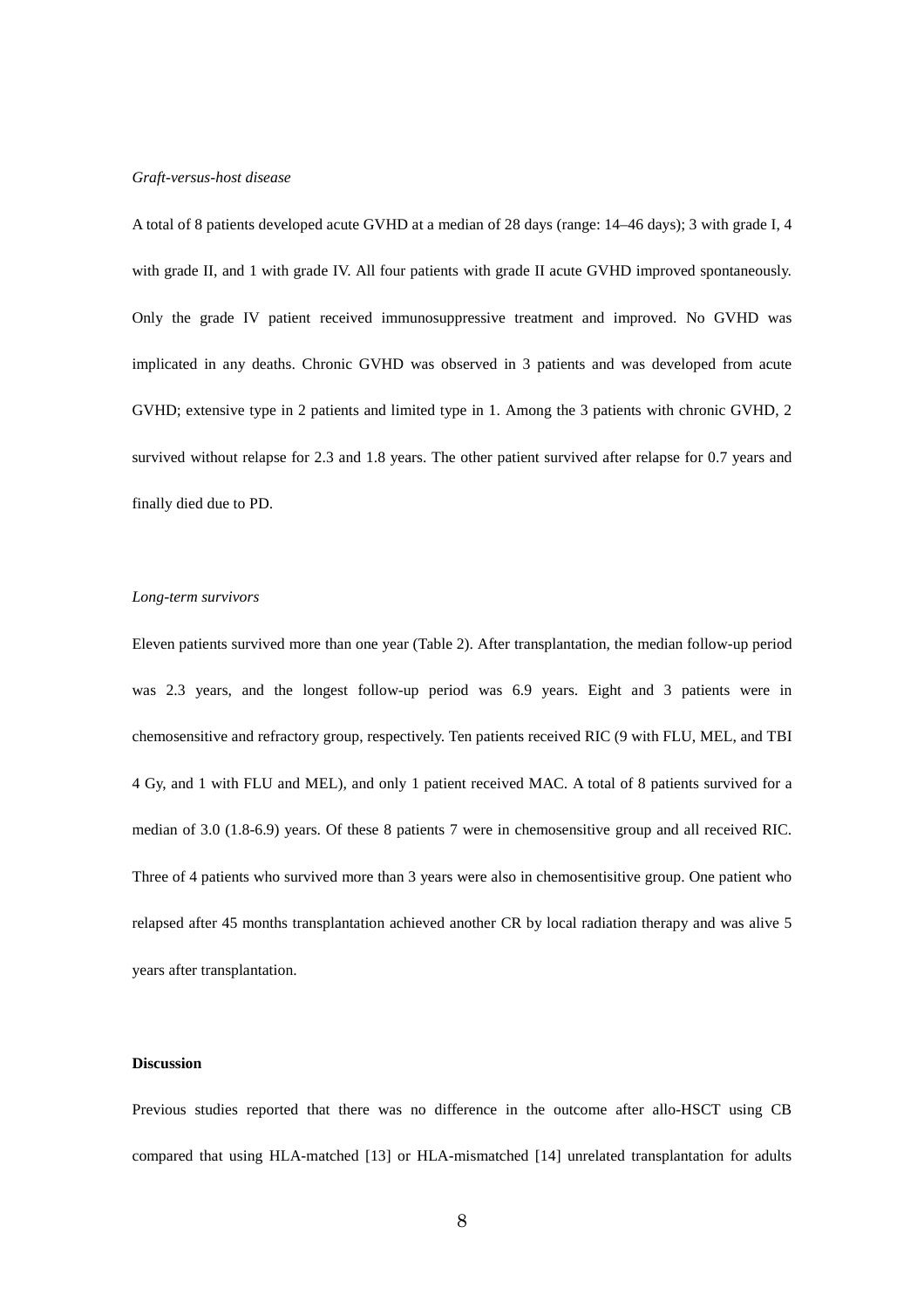with acute leukemia. ATL was not included in these studies, however, in a nationwide retrospective study of allo-HSCT for ATL in Japan, the 3-year OS rate after CBT of 17% was significantly inferior to that of HLA-matched unrelated and mismatched related transplantation by 39% and 24%, respectively [8]. The reasons for the poor outcome of CBT for ATL were considered to be high incidence of TRM, especially with fatal infectious complications [3], that was related to the preexisting profound immunodeficiency of ATL [15, 16] .

The 3-year OS rate of CBT was 27.4 % in our study with several long-term survivors. Eight out of the 11 patients who survived more than one year showed chemosensitivity and received transplantation during CR or PR. This resulted in the difference of OS between chemosensitive (3-year OS, 50.0%) and refractory (3-year OS, 9.1%) patients (Figure 2). Considering that CBT during refractory status of ATL ended in poor outcome (5 cases of TRM, and 5 of PD), it suggested that CBT could provide reliable efficacy for limited ATL patients that were associated with chemosensitivity.

We also found that RIC showed better OS than MAC in our analysis (3-year OS of 50% and 0%, respectively, Figure 3). It has been reported that CBT after MAC is safe and effective treatment for adult patients with hematologic malignancies [17, 18], which did not include ATL. In our analysis, 6 out of 9 patients that received MAC died with TRM, although there was no highly intensified conditioning regimen in MAC. The difference of TRM in the MAC group (6 of 9 patients) and RIC group (3 of 18 patients) seemed stem from the uneven distribution of chemosensitive patients; chemosensitive patients were biased in RIC group (12 out of 18, and 4 out of 9 in RIC and MAC, respectively). This is the limitation of our study with small number of cases to evaluate the relationship of the effect of chemosensitivity and conditioning regimen. A recent nationwide retrospective study of allogeneic bone marrow and peripheral blood stem cell transplantation for ATL in Japan with special emphasis on the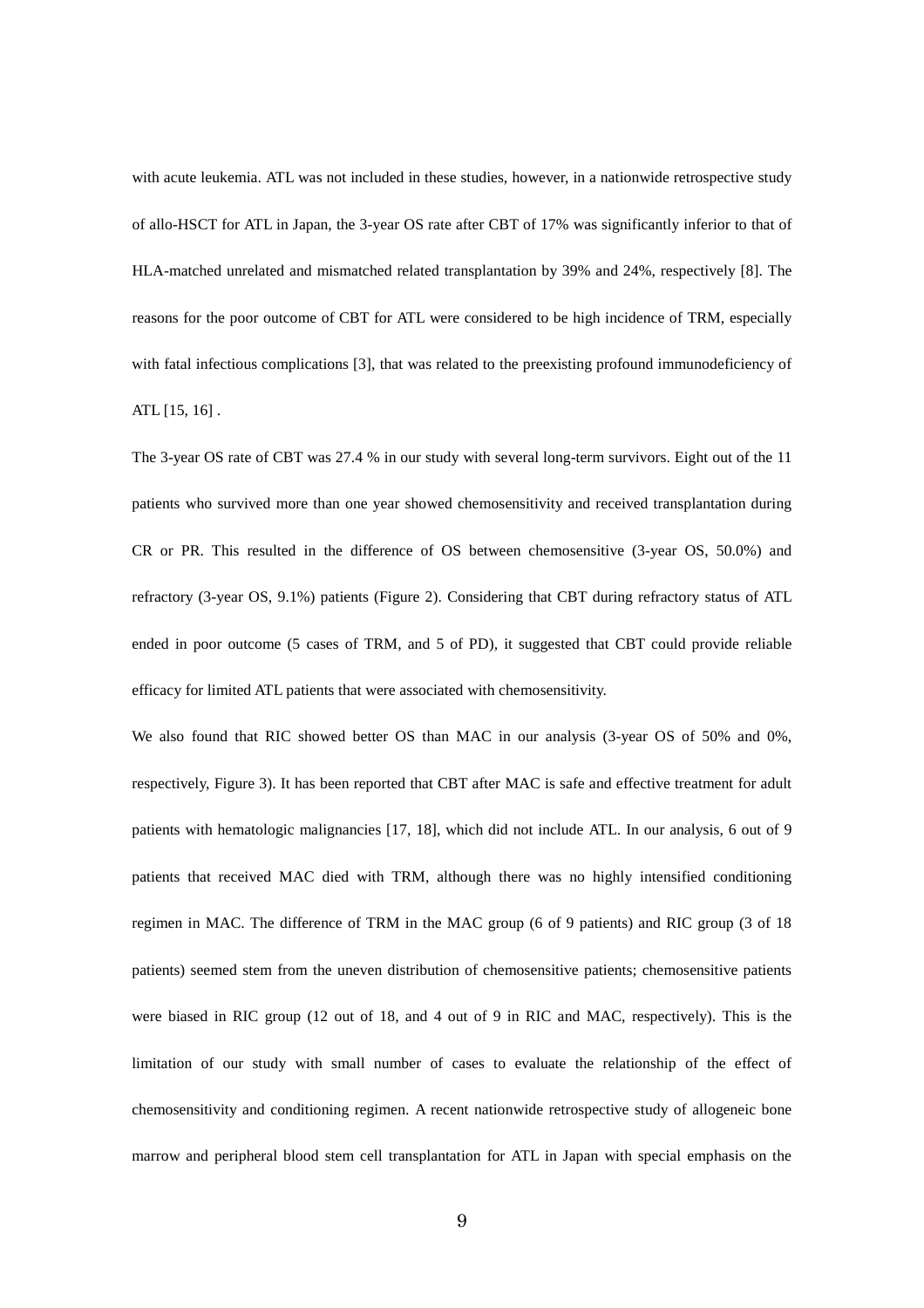effect of the preconditioning regimen revealed that TRM in MAC was higher than in RIC and that RIC was more significantly associated with ATL-related mortality than MAC, although no significant difference in OS between MAC and RIC recipients was observed [10]. RIC might provide long-term survival by reducing TRM.

It was previously reported that GvATL effect might affects long-term survival of patient with ATL after allo-HSCT from related marrow and periperal blood and unrelated marrow donors [1, 3, 5]. Recent report by Kanda et al. demonstrated that the development of mild-to-moderate acute GVHD confers a lower risk of disease progression and a beneficial influence on survival in allografted patients with ATL [9], which was in accordance with previous data [1, 3, 5]. In the present study, one patient that relapsed after CBT had achieved another CR only by local radiation therapy, and survived more than two years. With a suggestive anti-lymphoma effect after CBT for a patient with peripheral T-cell lymphoma and mycosis fungoides [19], CvATL effect could also work after CBT for ATL.

Our results suggested that CBT could be feasible treatment for selected patients with ATL, probably those with chemosensitivity. Further clinical studies for the development of proper indication of CBT, an effective transplant procedure including a preconditioning regimen are needed. For this purpose, a clinical trial of CBT with FLU, MEL, and TBI 4 Gy for chemosensitive ATL are underway in Japan.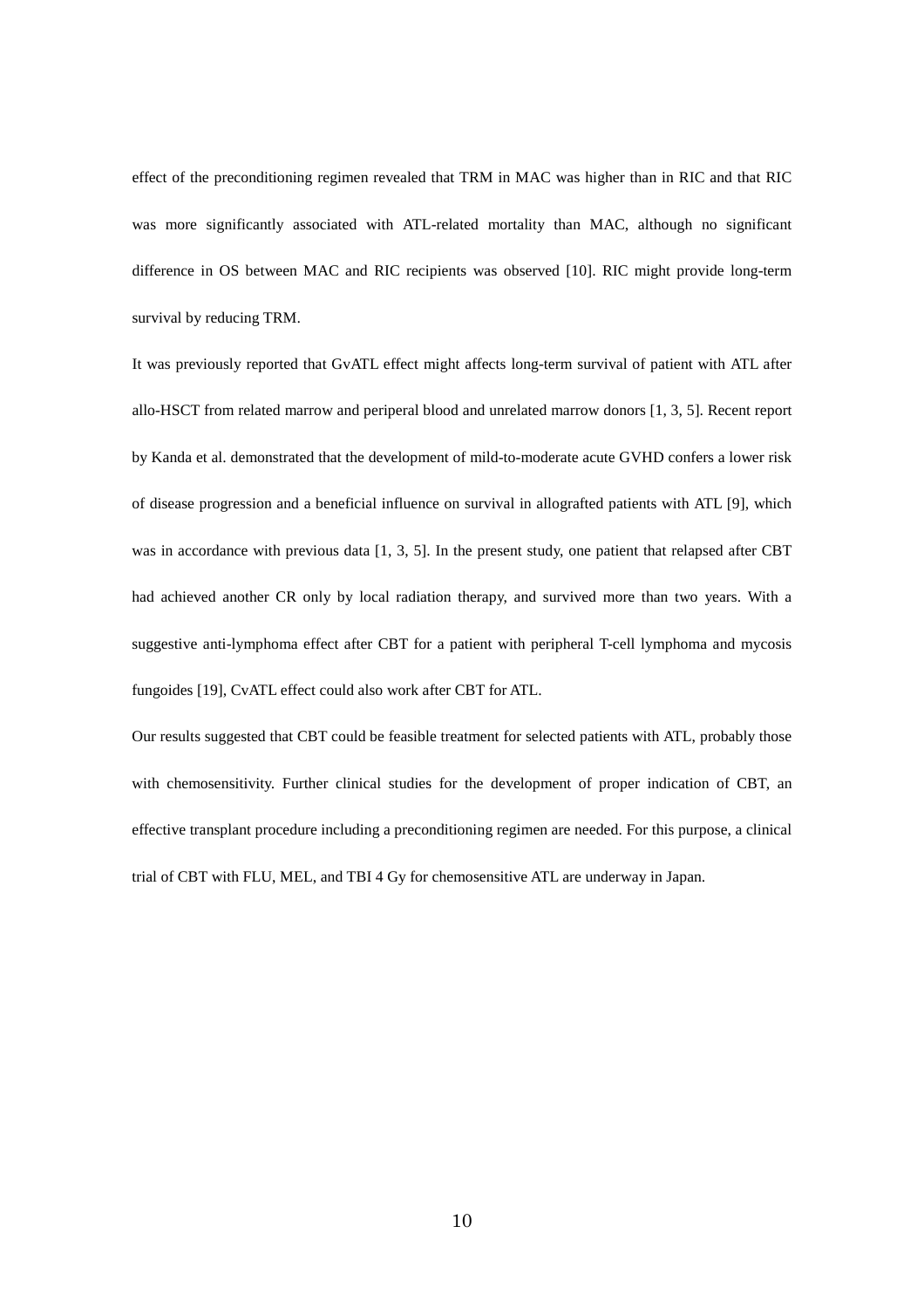#### **References**

- 1) Utsunomiya A, Miyazaki Y, Takatsuka Y, Hanada S, Uozumi K, Yashiki S, et al. Improved outcome of adult T-cell leukemia/lymphoma with allogeneic hematopoietic stem cell transplantation. Bone Marrow Transplant 2001; 27: 15-20.
- 2) Kami M, Hamaki T, Miyakoshi S, Murashige N, Kanda Y, Tanosaki R, et al. Allogeneic haematopoietic stem cell transplantation for the treatment of adult T-cell leukaemia/lymphoma. Br J Haematol 2003; 120: 304-309.
- 3) Fukushima T, Miyazaki Y, Honda S, Kawano F, Moriuchi Y, Masuda M, et al. Allogeneic hematopoietic stem cell transplantation provides sustained long-term survival for patients with adult T-cell leukemia/lymphoma. Leukemia 2005; 19: 829-834.
- 4) Kato K, Kanda Y, Eto T, Muta T, Gondo H, Taniguchi S, et al. Allogeneic bone marrow transplantation from unrelated human T-cell leukemia virus-I-negative donors for adult T-cell leukemia/lymphoma: retrospective analysis of data from the Japan Marrow Donor Program. Biol Blood Marrow Transplant 2007; 13: 90-99.
- 5) Okamura J, Utsunomiya A, Tanosaki R, Uike N, Sonoda S, Kannagi M, et al. Allogeneic stem-cell transplantation with reduced conditioning intensity as novel immunotherapy and antiviral therapy for adult T-cell leukemia/lymphoma. Blood 2005; 105: 4143-4145.
- 6) Tanosaki R, Uike N, Utsunomiya A, Saburi Y, Masuda M, Tomonaga M, et al. Allogeneic hematopoietic stem cell transplantation using reduced-intensity conditioning for adult T cell leukemia/lymphoma: impact of antithymocyte globulin on clinical outcome. Biol Blood Marrow Transplant 2008; 14: 702-708.
- 7) Choi I, Tanosaki R, Uike N, Utsunomiya A, Tomonaga M, Harada M, et al. Long-term outcomes after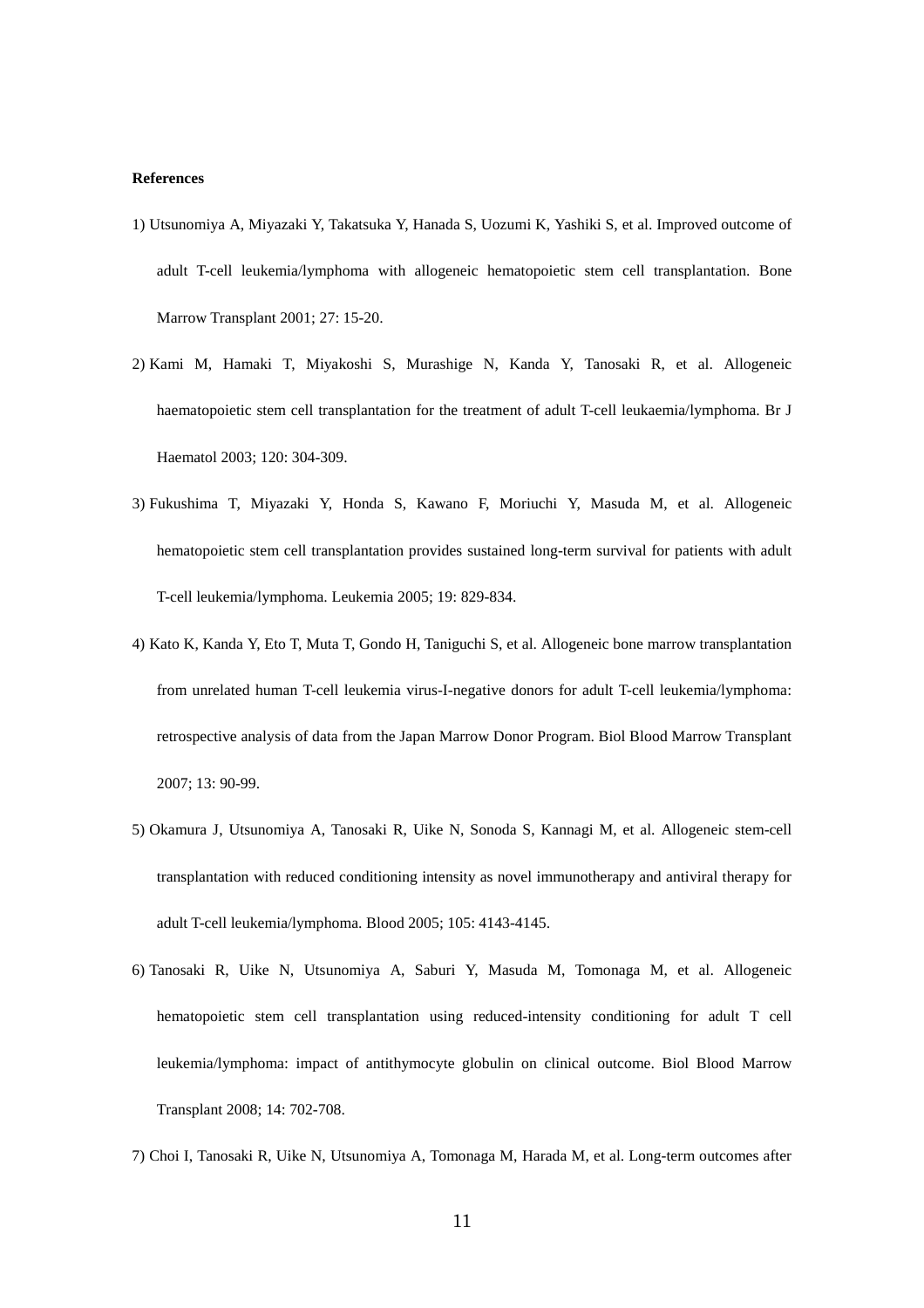hematopoietic SCT for adult T-cell leukemia/lymphoma: results of prospective trials. Bone Marrow Transplant 2011; 46: 116-118.

- 8) Hishizawa M, Kanda J, Utsunomiya A, Taniguchi S, Eto T, Moriuchi Y, et al. Transplantation of allogeneic hematopoietic stem cells for adult T-cell leukemia: a nationwide retrospective study. Blood 2010; 116: 1369-1376.
- 9) Kanda J, Hishizawa M, Utsunomiya A, Taniguchi S, Eto T, Moriuchi Y, et al. Impact of graft-versus-host disease on outcome after allogeneic hematopoietic cell transplantation for adult T-cell leukeimia: a retrospective cohort study. Blood 2012; 119: 2141-2148.
- 10) Ishida T, Hishizawa M, Kato K, Tanosaki R, Fukuda T, Taniguchi S, et al. Allogeneic hematopoietic stem cell transplantation for adult T-cell leukemia-lymphoma with special emphasis on preconditioning regimen: a nationwide retrospective study. Blood 2012; 120: 1734-1741
- 11) Yamada Y, Tomonaga M, Fukuda H, Hanada S, Utsunomiya A, Tara M, et al. A new G-CSF-supported combination chemotherapy, LSG15, for adult T-cell leukaemia-lymphoma: Japan Clinical Oncology Group Study 9303. Br J Haematol 2001; 113: 375-382.
- 12) Tsukasaki K, Utsunomiya A, Fukuda H, Shibata T, Fukushima T, Takatsuka Y, et al. VCAP-AMP-VECP compared with biweekly CHOP for adult T-cell leukemia-lymphoma: Japan Clinical Oncology Group Study JCOG9801. J Clin Oncol 2007; 25: 5458-5464.
- 13) Rocha V, Labopin M, Sanz G, Arcese W, Schwerdtfeger R, Bosi A, et al. Transplants of umbilical-cord blood or bone marrow from unrelated donors in adults with acute leukemia. N Engl J Med 2004; 351: 2276-2285
- 14) Laughlin M, Espen M, Rubinstein P, Wagner JE, Zhang MJ, Champlin RE, et al. Outcome after transplantation of cord blood or bone marrow from unrelated donors in adults with leukemia. N Engl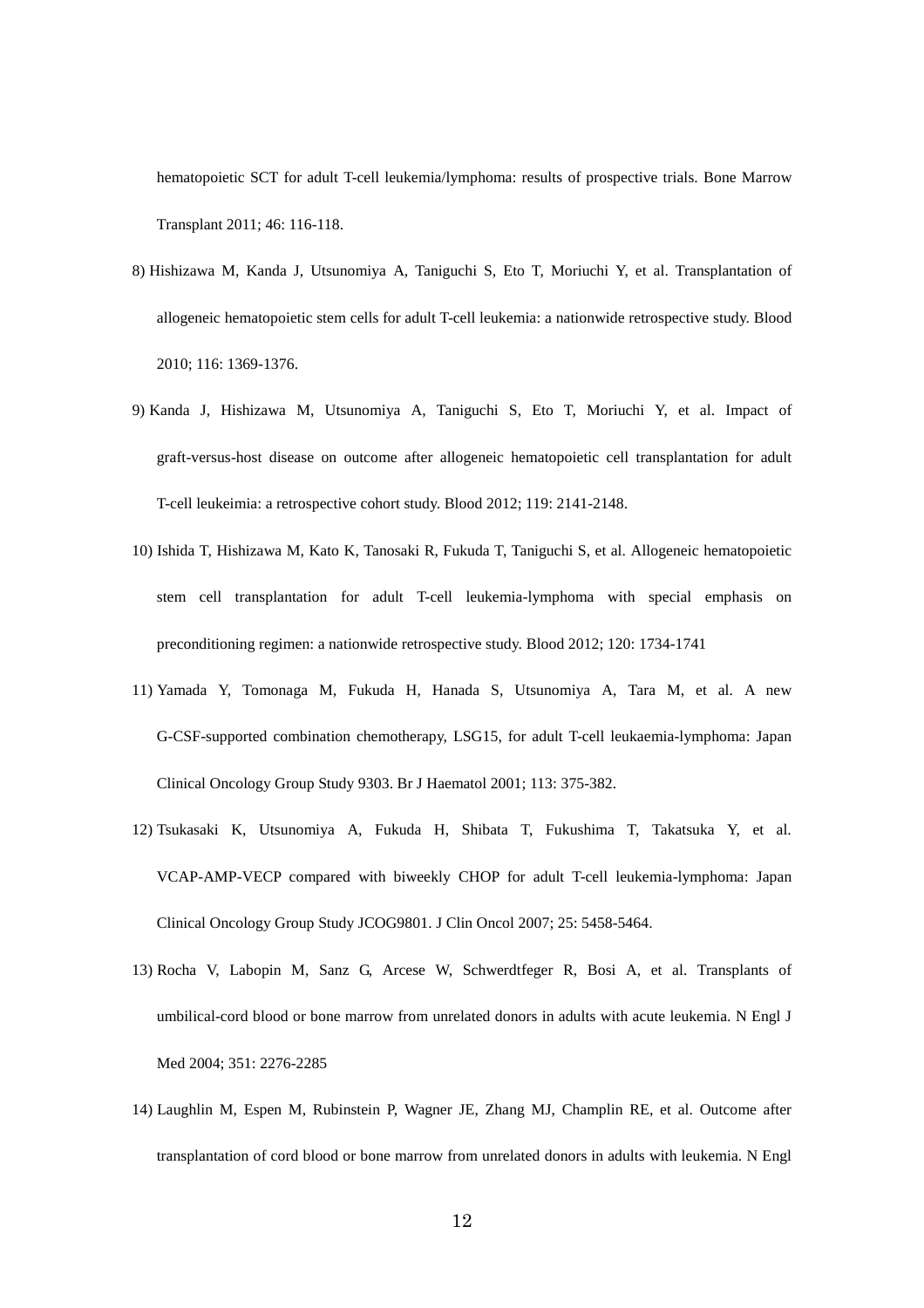J Med 2004; 351: 2265-2275.

- 15) Uchiyama T. Human T cell leukemia virus type I (HTLV-1) and human diseases. Annu Rev Immunol 1997; 15: 15-37.
- 16) Vendonck K, Gonzalez E, Van Dooren S, Vandemme AM, Vanharn G, Gotuzzo E. Human T-lymphotropic virus 1: recent knowledge about an ancient infection. Lancet Infect Dis 2007; 7: 266-281.
- 17) Takahashi S, Iseki T, Ooi J, Tomonari A, Takasugi K, Shimohakamada Y, et al. Single-Institute comparative analysis of unrelated bone marrow transplantation and cord blood transplantation for adult patients with hematologic malignancies. Blood 2004; 104: 3813-3820.
- 18) Takahashi S, Ooi J, Tomonari A, Konuma T, Tsukada N, Oiwa-Monna M, et al. Comparative single-institute analysis of cord blood transplantation from unrelated donors with bone marrow or peripheral blood stem-cell transplants from related donors in adult patients with hematologic malignancies after myeloablative conditioning regimen. Blood 2007; 109: 1322-1330.
- 19) Fukushima T, Horio Y, Matsuo E, Imanishi D, Yamasaki R, Tsushima H, et al. Successful cord blood transplantation for mycosis fungoides. Int J Hematol 2008; 88: 596-598.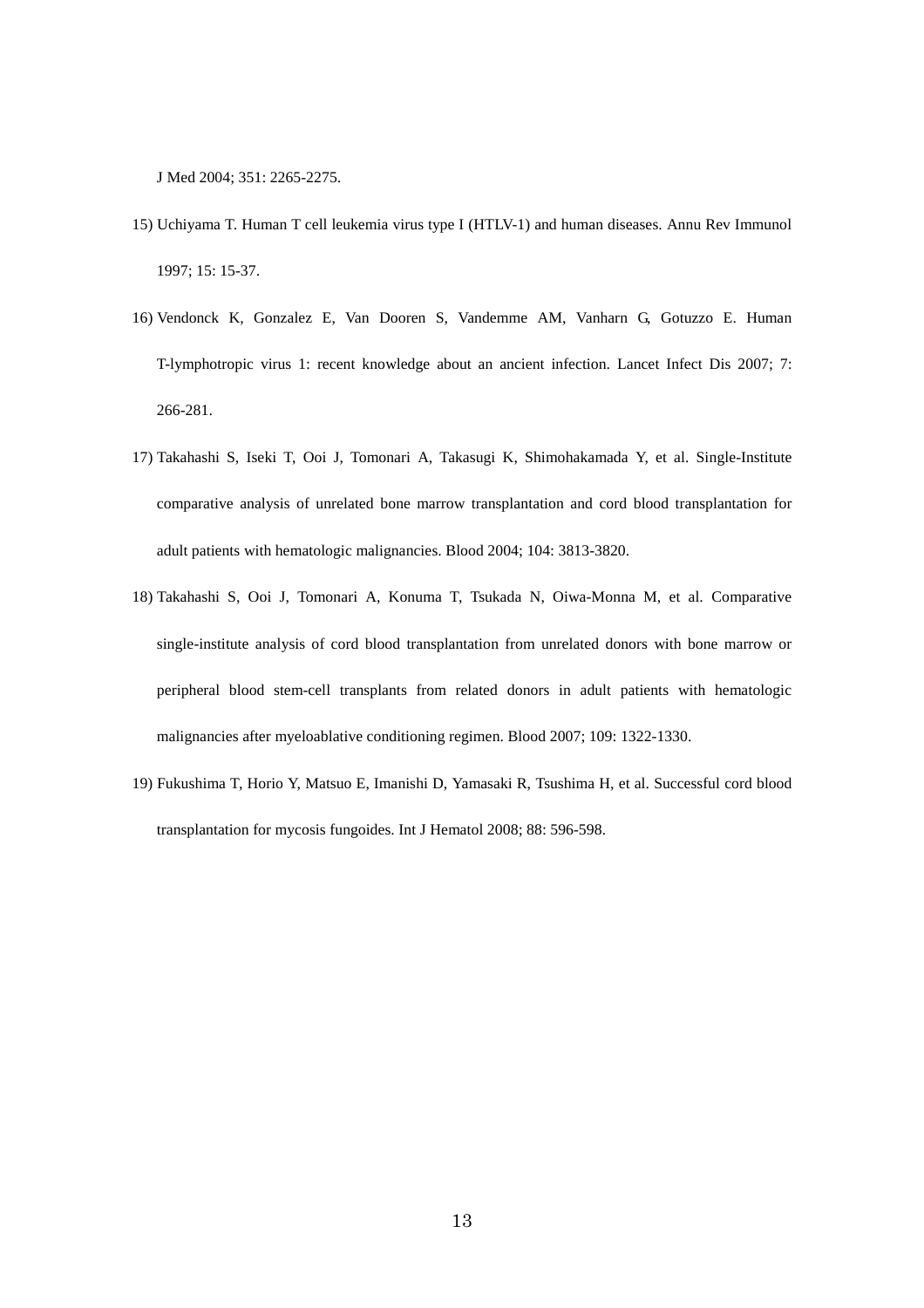Conflict of interest: The authors declare that they have no conflict of interest.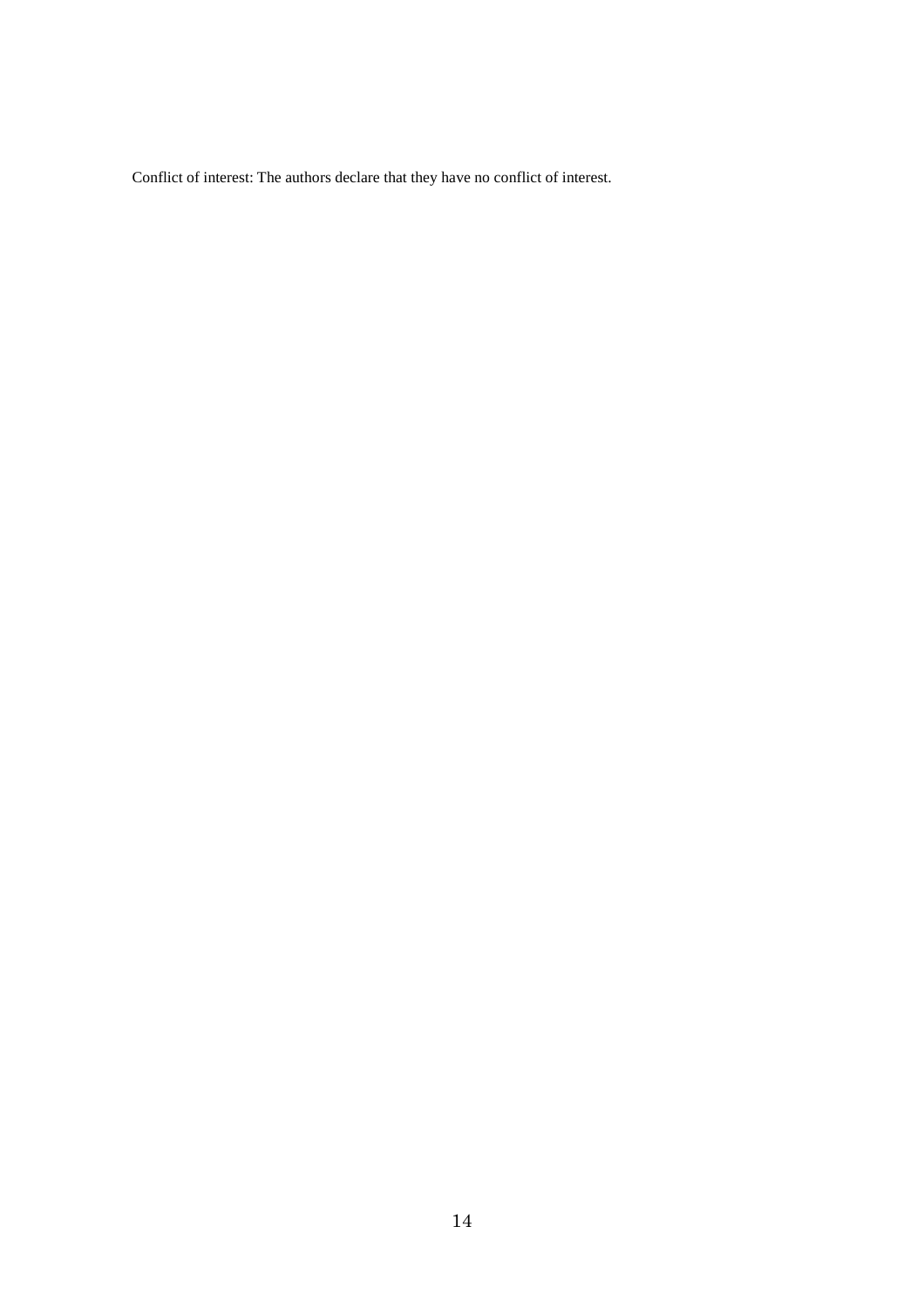Figure 1. Kaplan-Meier estimates of overall survival after cord blood transplantation for all patients with ATL.

Figure 2. Kaplan-Meier estimates of overall survival after cord blood transplantation according to chemosensitivity.

Figure 3. Kaplan-Meier estimates of overall survival after cord blood transplantation according to conditioning type.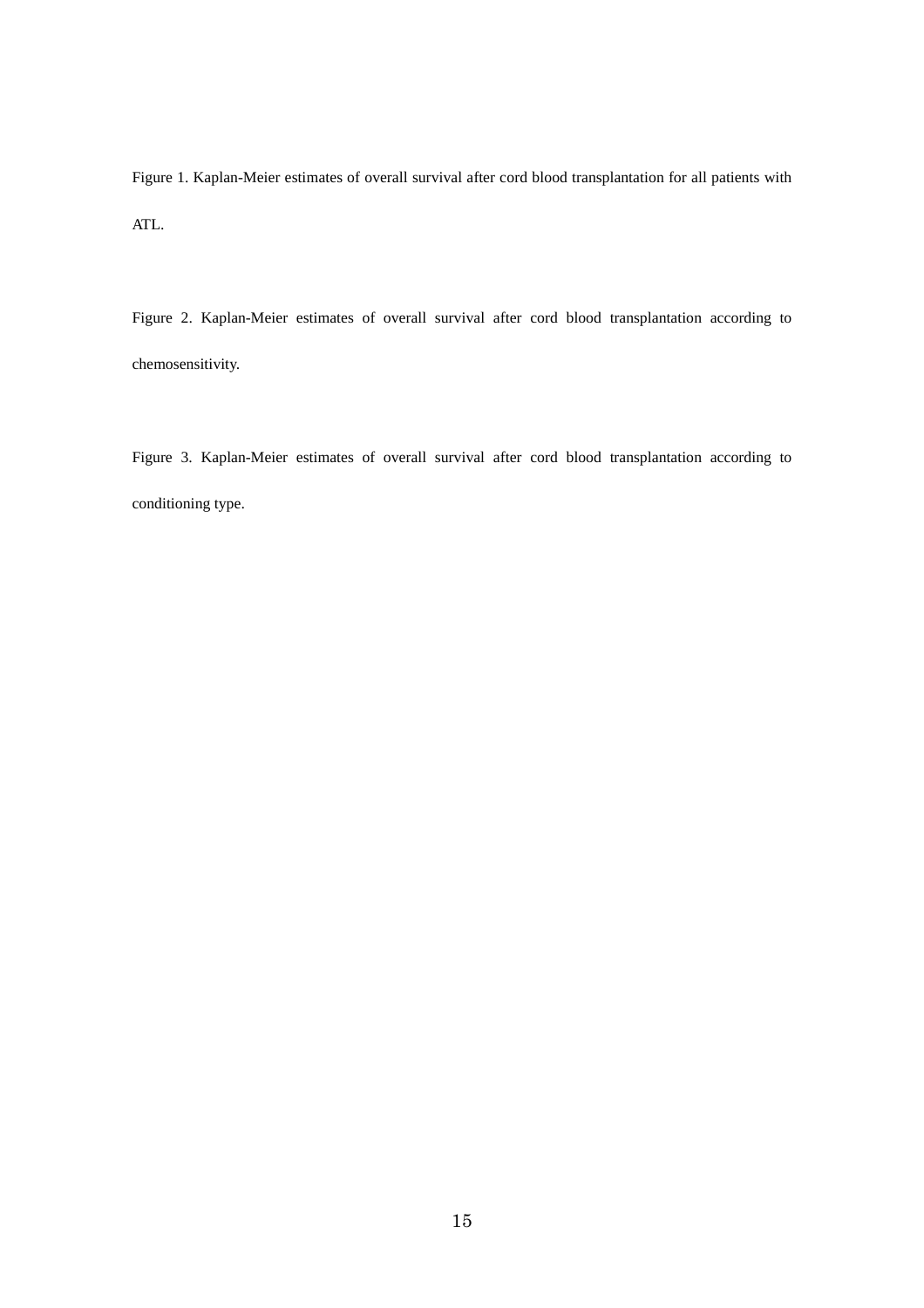Figure 1

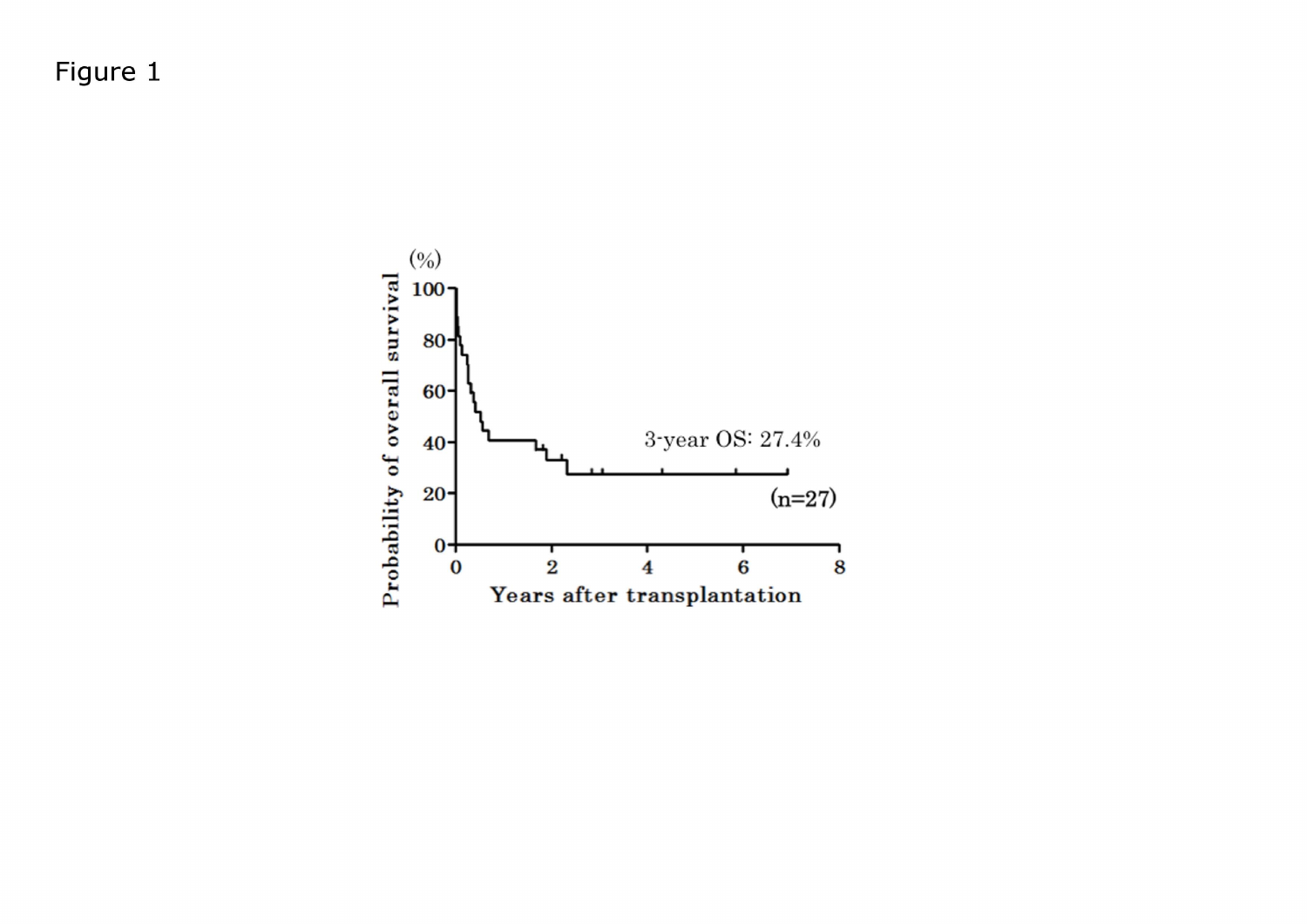Figure 2

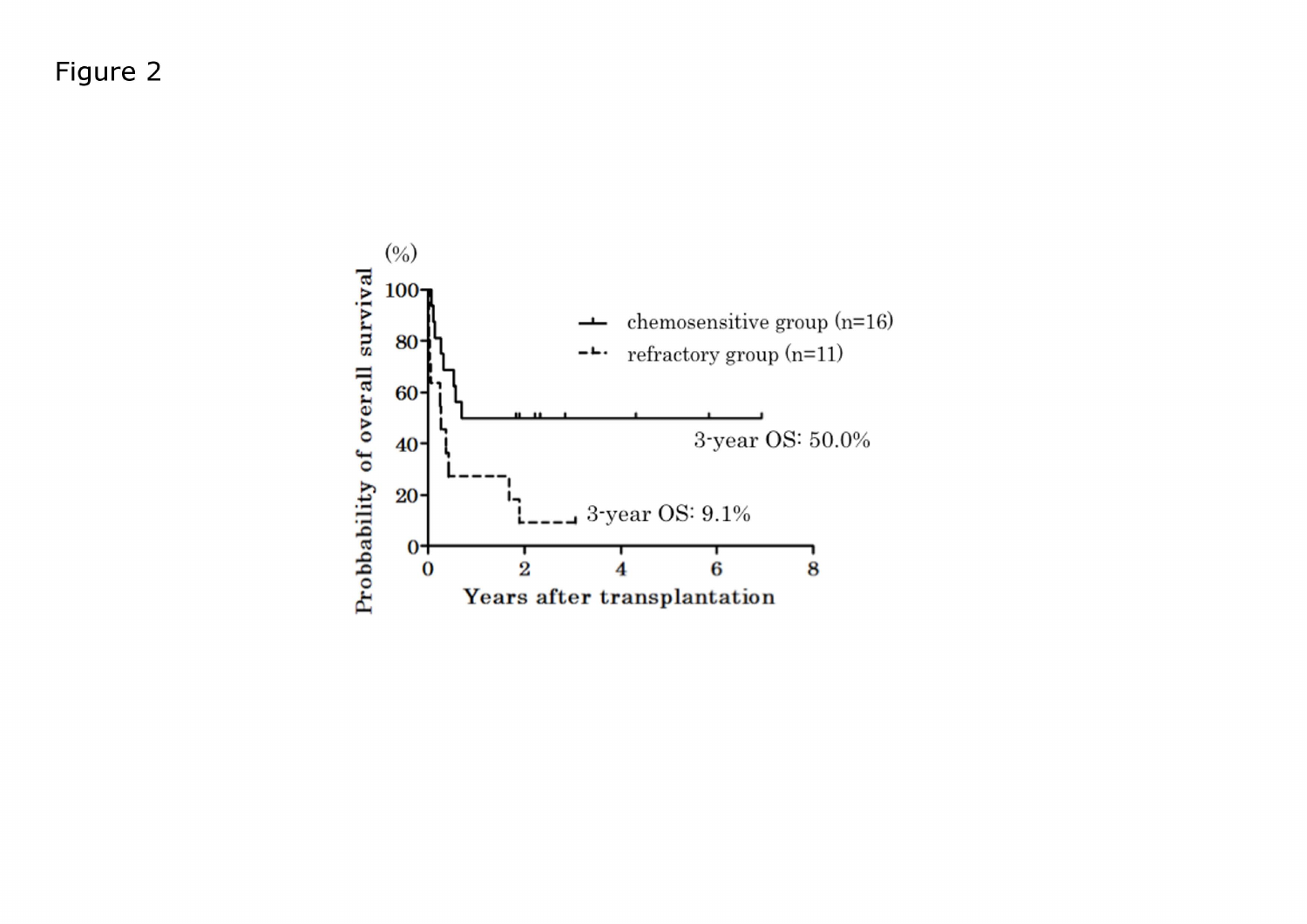Figure 3

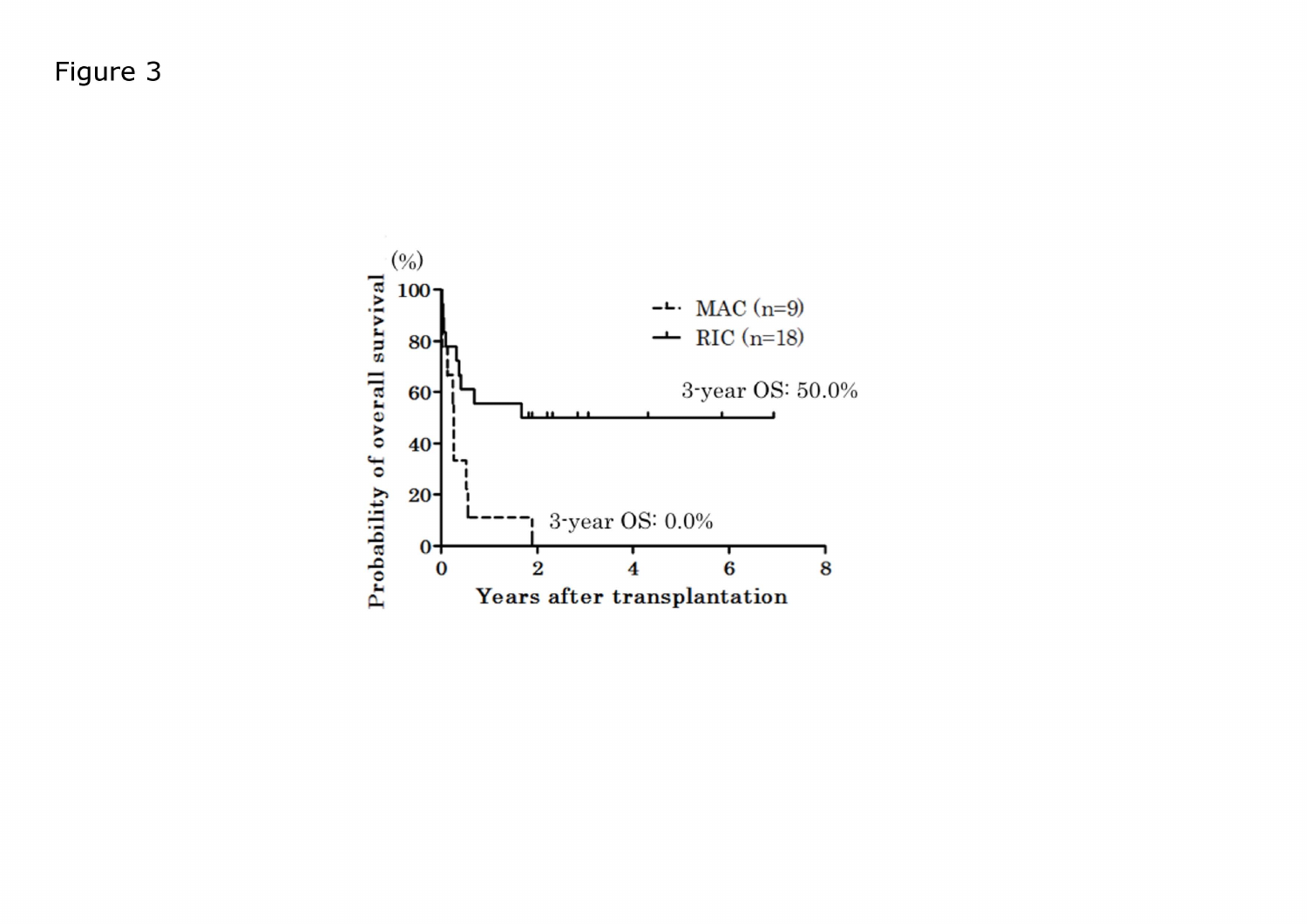| Sex (male/female)                                            | 18/9               |  |  |  |  |
|--------------------------------------------------------------|--------------------|--|--|--|--|
| Median age at transplant (range)<br>$52(41-63)$              |                    |  |  |  |  |
| Subtype of ATL                                               |                    |  |  |  |  |
| Acute                                                        | 17                 |  |  |  |  |
| Lymphoma                                                     | 10                 |  |  |  |  |
| Disease status at transplantation                            |                    |  |  |  |  |
| CR1                                                          | 5                  |  |  |  |  |
| PR1                                                          | 10<br>$\mathbf{1}$ |  |  |  |  |
| PR <sub>2</sub>                                              |                    |  |  |  |  |
| PIF                                                          | 5                  |  |  |  |  |
| <b>REL</b>                                                   | 6                  |  |  |  |  |
| Conditioning regimen                                         |                    |  |  |  |  |
| CY 120mg/kg, BU 16 or 12.8mg/kg                              | $\mathfrak{Z}$     |  |  |  |  |
| CY 120mg/kg, TBI 12Gy with or without CA 8g/m <sup>2</sup>   | 6                  |  |  |  |  |
| FLU 125mg/m <sup>2</sup> , MEL 80mg/m <sup>2</sup> , TBI 4Gy | 13                 |  |  |  |  |
| FLU 125mg/m <sup>2</sup> , MEL 80mg/m <sup>2</sup>           | $\overline{4}$     |  |  |  |  |
| FLU125mg/m <sup>2</sup> , BU 6.4mg/kg, TBI 2Gy               | $\mathbf{1}$       |  |  |  |  |
| Prophylaxis against GVHD                                     |                    |  |  |  |  |
| CsA                                                          | $\mathbf{1}$       |  |  |  |  |
| <b>TCR</b>                                                   | 12                 |  |  |  |  |
| $CsA + sMTX$                                                 | $\tau$             |  |  |  |  |
| $TCR + sMTX$                                                 | $\tau$             |  |  |  |  |
| HLA compatibility                                            |                    |  |  |  |  |
| Matched                                                      | $\mathbf{1}$       |  |  |  |  |
| One-antigen mismatch                                         | $\overline{4}$     |  |  |  |  |
| Two-antigen mismatch                                         | 22                 |  |  |  |  |
| Nucleated-cell dose/kg of body weight-x $10^7$               | $2.75(2.00-4.28)$  |  |  |  |  |

Table 1.Patinet characteristics and transplant condition

CR1 first complete remission, PR1 first partial remission, PR2 second partial remission, PIF primary induction failure, REL refractory after relapse, CY cyclophosphamide, BU busulfan, CA cytarabine, FLU fludarabine, MEL melphalan, TBI total body irradiation, CsA cyclosporine, TCR tacrolimus, sMTX short term methotrexate